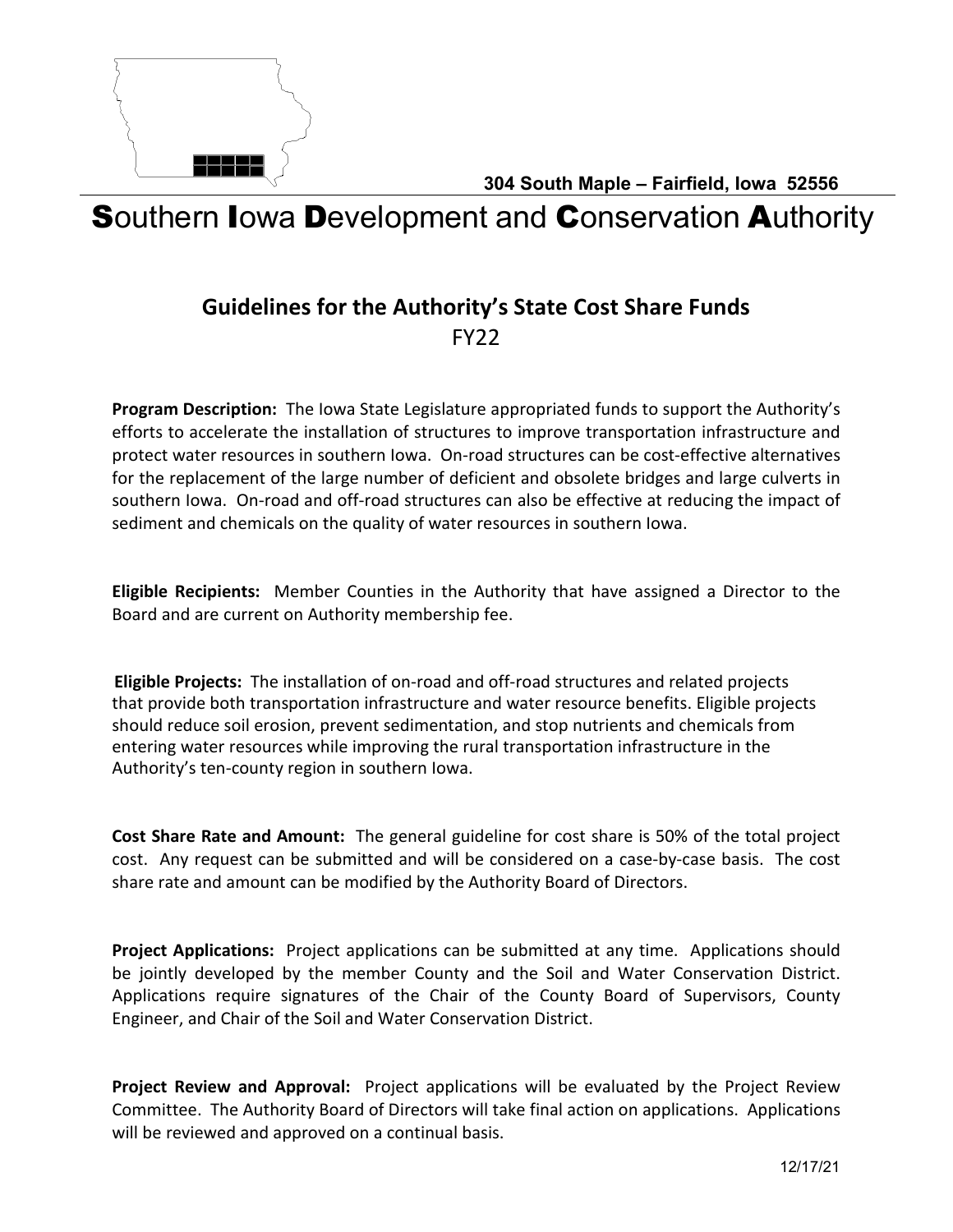**Project Agreement:** Member Counties with a project approved for cost share funds will enter into an agreement with the Authority. Counties will be responsible for:

- Application of appropriate professional engineering standards.
- Compliance with applicable procurement procedures.
- Operation and maintenance of completed projects.

**Payment of Cost Share Funds and Final Report:** Payment of cost share funds will be made by the Authority to the member County as a reimbursement upon completion of the project and submittal of the final project report. The final report will include: (1) certification by the same parties that signed the project agreement stating that the project has been completed as per the project agreement, (2) summary of the total project cost, (3) list of sources of funds and other contributions used to complete the project, and (4) before and after photographs of the project site. The report should include an estimate of the number of hours and associated value of personnel time dedicated to the project as well as the amount and value of land associated with the project. A copy of the engineering design for the project will be retained and available for review as needed and on file in the member County office.

**Application Submittal:** Submit completed project applications to the Southern Iowa Development and Conservation Authority (SIDCA), 304 South Maple, Ste 101, Fairfield, Iowa 52556, Attention: Project Review Committee.

**Additional Information:** Contact the Pathfinders Resource Conservation and Development, Inc. office at 641-472-6177 or blake@pathfindersrcd.org for additional information. Please note that the Authority Board of Directors can approve changes to these guidelines by a majority vote of its members.

Last updated: September 2021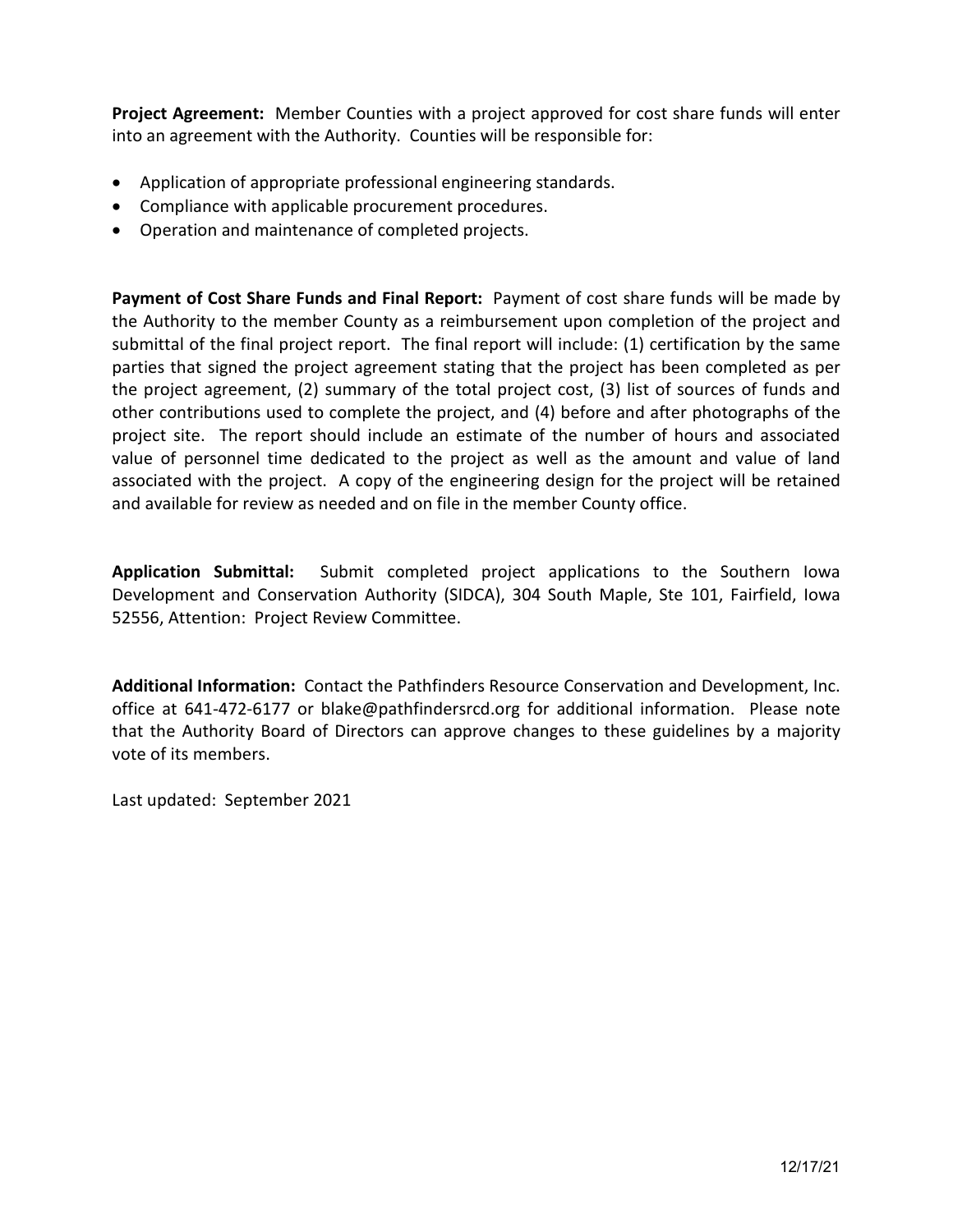

**304 South Maple - Fairfield, Iowa 52556**

**Southern Iowa Development and Conservation Authority** 

### **Project Application for the Authority's State Cost share Funds**

| I. Project Description                                                    |  |  |
|---------------------------------------------------------------------------|--|--|
|                                                                           |  |  |
| A. Project Type                                                           |  |  |
| Please provide a brief description of the type of project being proposed: |  |  |
|                                                                           |  |  |
|                                                                           |  |  |
|                                                                           |  |  |
| <b>B.</b> Project Location                                                |  |  |
| 1. Please attach a County Highway and Transportation map and indicate the |  |  |

- proposed project site.
- 2. Section, township, range
- 3. Project Name: \_\_\_\_\_\_\_\_\_\_\_\_\_\_\_\_\_\_\_\_\_\_\_\_\_\_\_\_\_\_\_\_\_\_\_\_\_\_\_\_\_\_\_\_\_\_\_\_\_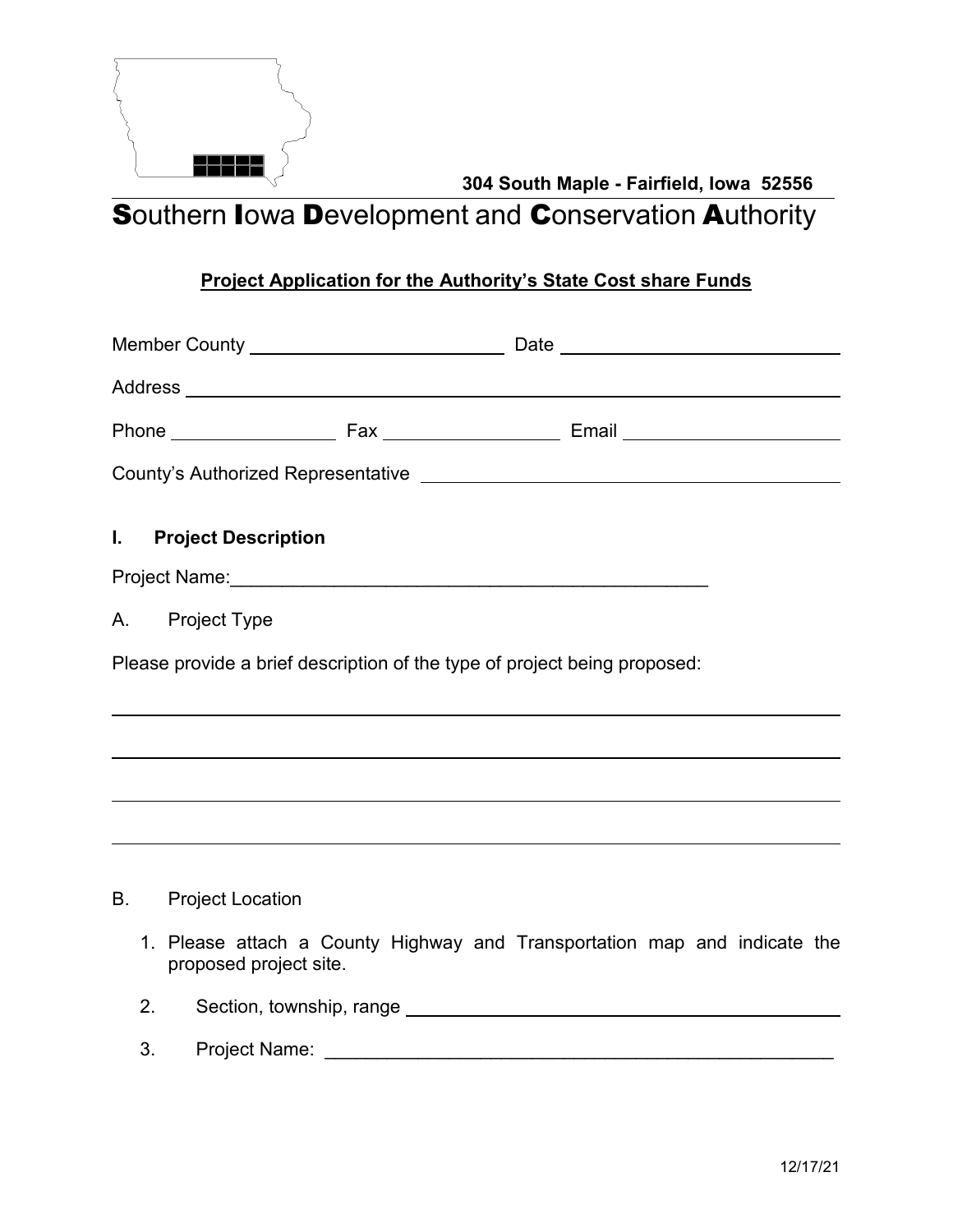| <b>Project Description contd.</b>                                                                                                                     |    |
|-------------------------------------------------------------------------------------------------------------------------------------------------------|----|
| Project Cost and Sources of Funds                                                                                                                     |    |
| Please estimate the total project cost:                                                                                                               | \$ |
| Please indicate the sources of funds for the project:                                                                                                 |    |
| Authority cost share funds requested<br>(General Guideline of 50% of project cost share.<br>All projects will be considered on a case-by-case basis.) | \$ |
| <u> 1980 - Johann Barn, mars an t-Amerikaansk kommunist (</u>                                                                                         | \$ |
|                                                                                                                                                       | \$ |
|                                                                                                                                                       | \$ |
|                                                                                                                                                       | S  |
|                                                                                                                                                       | \$ |
|                                                                                                                                                       |    |

3. Please describe any additional contributions to the project by the County and other individuals, organizations, and agencies including an estimate of the number of hours and associated value of personnel time dedicated to the project as well as the amount and value of land associated with the project: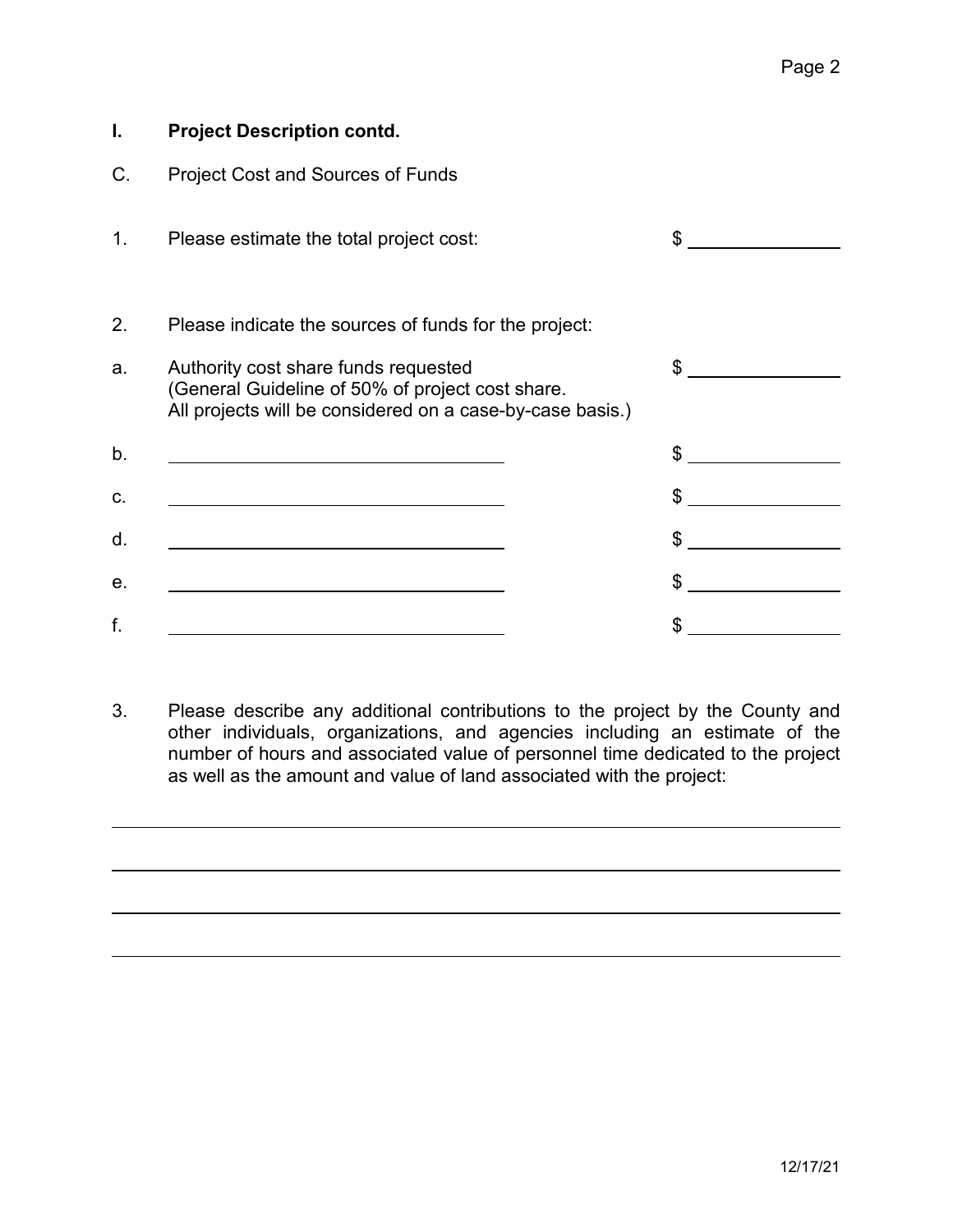#### **II. Project Benefits**

A. Please list and briefly describe the transportation infrastructure benefits that will result from the proposed project including, but not limited to: (1) potential cost savings relative to alternatives, (2) importance of the road such as accessibility issues and traffic volume, and (3) road system improvements such as safety and weight limit considerations.

B. Please list and briefly describe the water resource benefits that will result from the proposed project including, but not limited to, project location within a DNR priority watershed, Section 319 and Watershed Protection projects, and above drinking water supplies or other water resources of local concern.

C. Please describe any additional features of the proposed project that are considered unique, innovative, or cost effective including, but not limited to: (1) multiple uses such as dry hydrants, livestock watering, and wildlife benefits, (2) application of new techniques, and (3) educational activities, e.g., tours, signage.

Attach additional sheets to this application as necessary.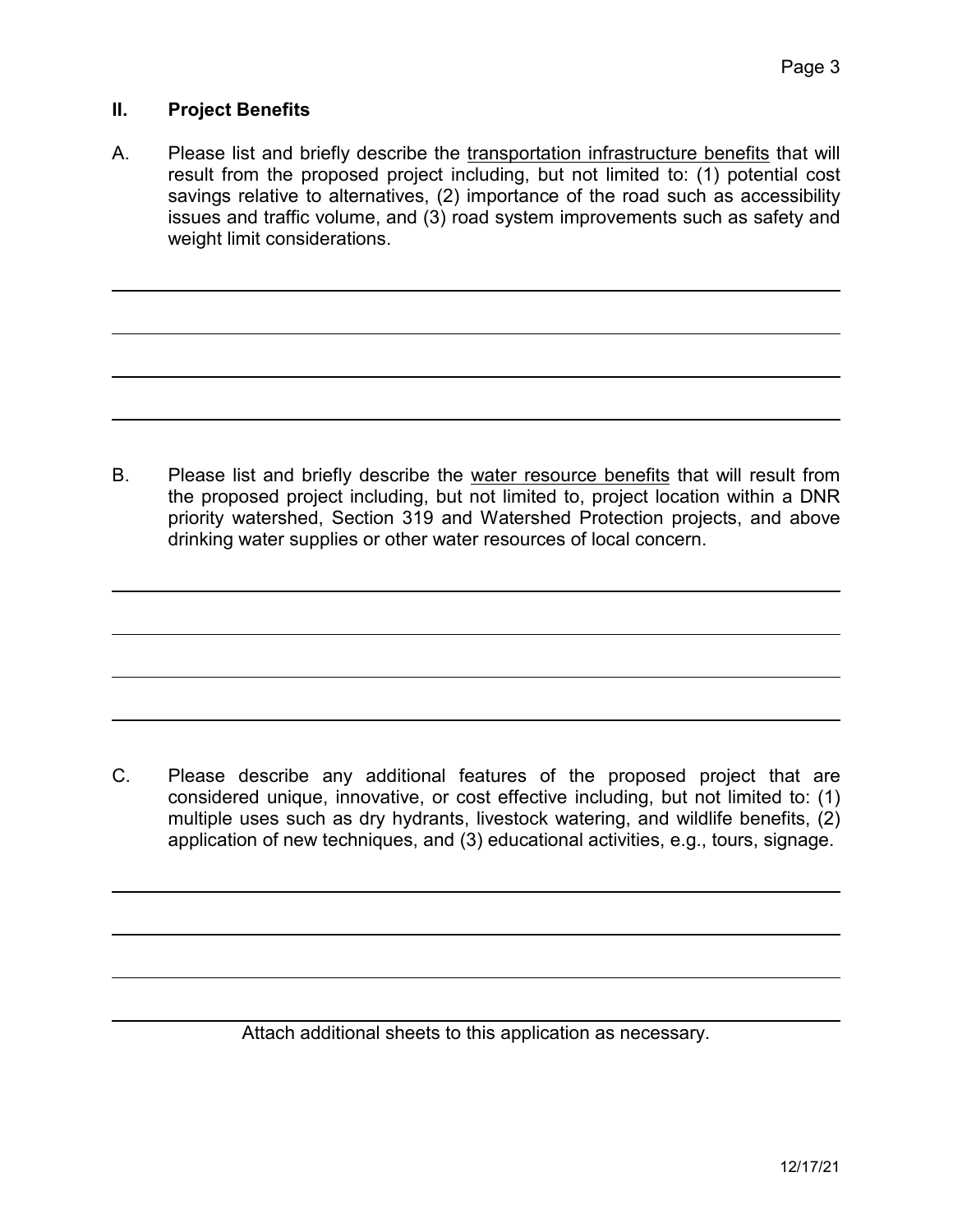#### III. Signatures

| Chair, County Board of Supervisors          | Date |  |
|---------------------------------------------|------|--|
| <b>County Engineer</b>                      | Date |  |
| Chair, Soil and Water Conservation District | Date |  |

#### **IV. Application Submittal**

- A. Project applications can be submitted at any time. Applications will be reviewed and approved on a continual basis.
- B. Please submit the completed project application to the:

Southern Iowa Development and Conservation Authority 304 South Maple Street-Suite 101 Fairfield, Iowa 52556 Attention: Project Review Committee

- V. Additional Information
- A. Please contact the Pathfinders Resource Conservation and Development, Inc. office at 641-472-6177 or blake@pathfindersrcd.org for additional information.

Last updated: August 2021, FY22